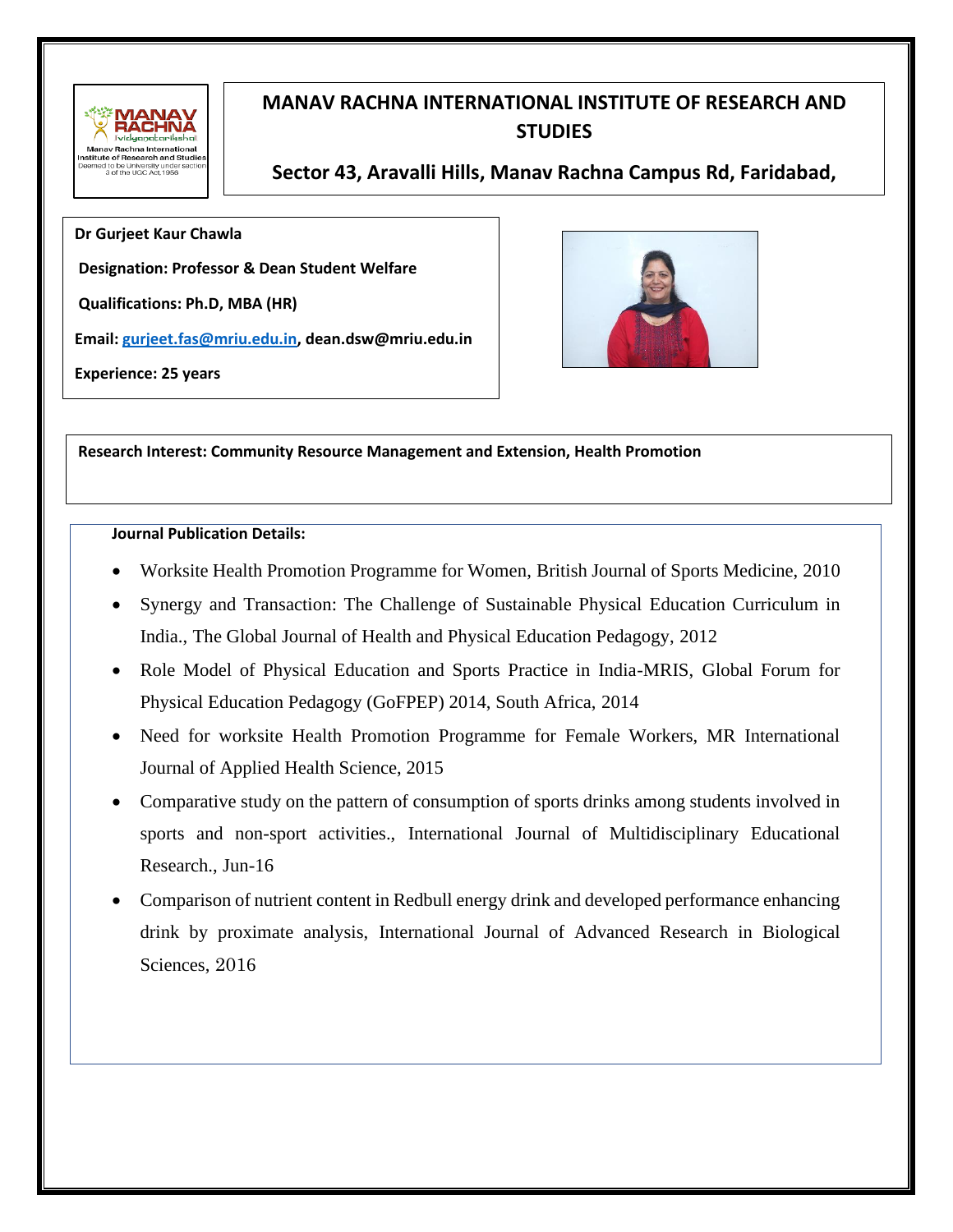- Development of Performance Enhancing Drink for Endurance Sport Athletes, Research Journal of Physical Education Sciences, 2016
- Assessment of Healthy Dietary Practices Among Sports person, Indian Journal of Applied Research,2016
- Comparative Study on Nutritional Analysis of LocallyAvailable Cottage Cheese (Paneer) in North-Western and South-Western Zone of Faridabad, Indian Journal of Applied Research,2016
- Worksite Health Promotion A Healthy Strategy for Female Workers, International Research Journal of Human Resources and Social Sciences,2017
- Hyperlipidemia: A Public Health Implication, An International Multidisciplinary Research Journal,2017
- Impact of Nutrition Education on the Knowledge Score of College Going Regarding Obesity, International Education and Research Journal,2017
- Acceptability and evaluation of iron rich chocolates developed using lotus stem (Nelumbonucifera) and dates (phoenix dactylifera) for adolescent girls, World Journal of Pharmaceutical and Life Sciences (WJPLS),2017
- Catharanthus roseus (Sadabahar) leaf chocolate, International Research Journal of Engineering and Technology,2018
- A Study on Determinants of Health Promoting Behaviours in Older Adults, International Journal of Health Sciences and Research,2018
- Relationship between Health Literacy and Quality of Life of University Students of Two Different Geographic Regions in India, International Journal for Research in Applied Science & Engineering Technology,2019
- Nutrition Education for Care and Support of Tuberculosis Patients, International Journal for Research in Applied Science & Engineering Technology,2019
- Association of dietary pattern and physical activity in relation to body mass index among Indian university students, Journal of Sports and Health Sciences,2019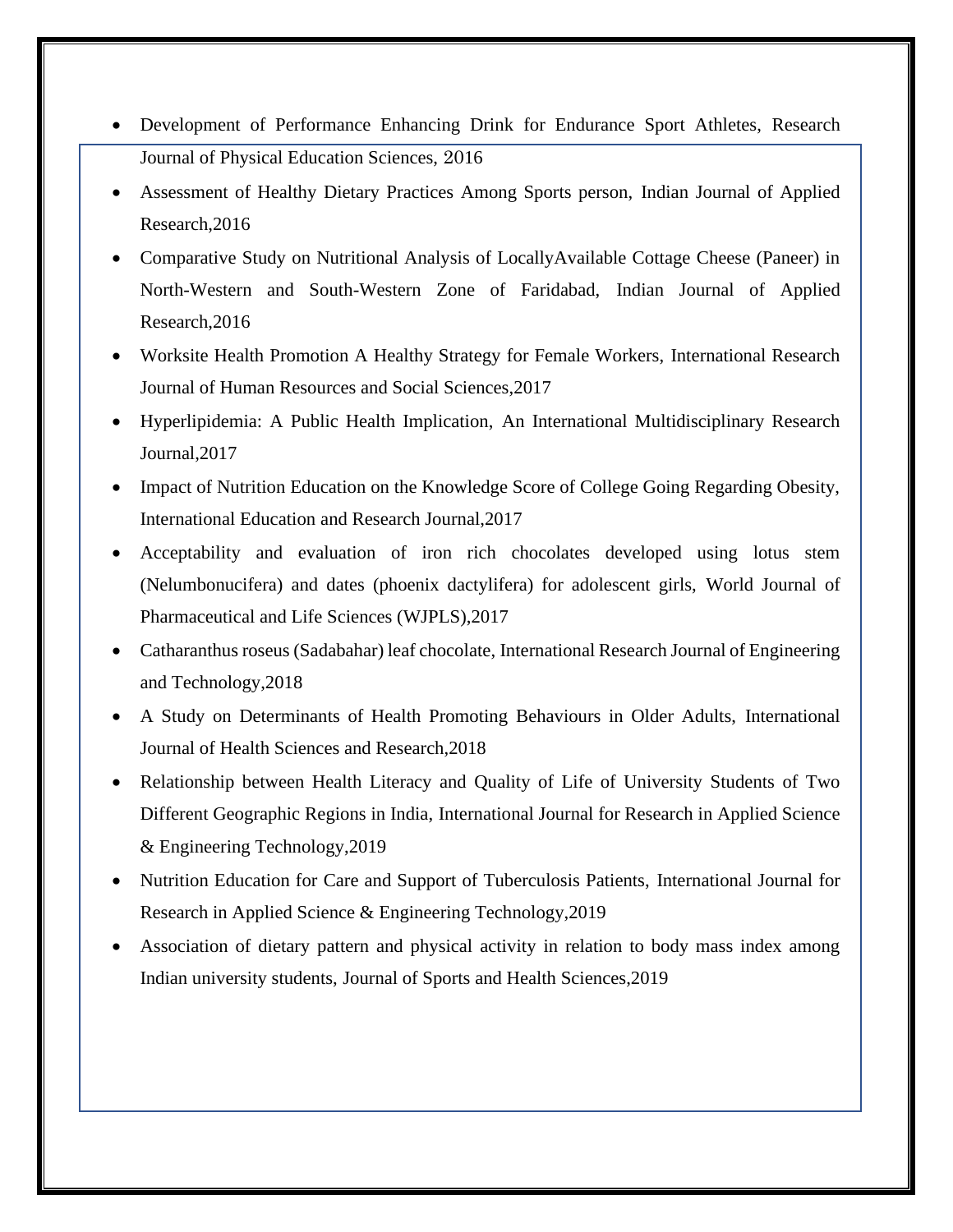• Convenience Food : An Emerging Trend in India, Indian Journal of Public Health Research & Development, 2020

# **Conference details:**

Organized and co-ordinated National and International Conferences, Seminars and Workshops – coordinating all committee functions including sponsorships, stage compeering, press release and report writing .Also active participation in many important National and International conferences and presented papers

# **PUBLICATION IN CONFERENCE PROCEEDINGS**

- Worksite Health Promotion Programme Importance of Physical Activity and Nutrition for Working Women in Leather Industry, XIVCommon wealth International Sports Science Conference,2010
- Student Teacher's Perceptions and Experiences using Moss ton and Ashworth Teaching Styles in Physical Education, XIVCommon wealth International Sports Science Conference,2010
- Importance of Nutrition & Physical Activity Intervention Programme for Improving Working Efficiency of female Workers, International Conference on Food technology for health Promotion, ICHTFP-2012
- Development and Educational Awareness Programme on Nutritional Khakhra among Rural Women of Bahadurgarh Village, International Conference on Food technology for health Promotion, ICHTFP-2013
- Awareness and Availability of Natural and Artificial Sweetners-Its Effects on Health, International Conference on Food technology for health Promotion, ICHTFP-2014
- Effect of Low Glycogen Diet on the Endurance Level of National Football Players (17-19) years, International Journal of Food and Nutritional Sciences,2012
- Study on restricted anthropometric profile for college going girls (18-24years), Wellness Convention: Nutrition, Health & Fitness,2012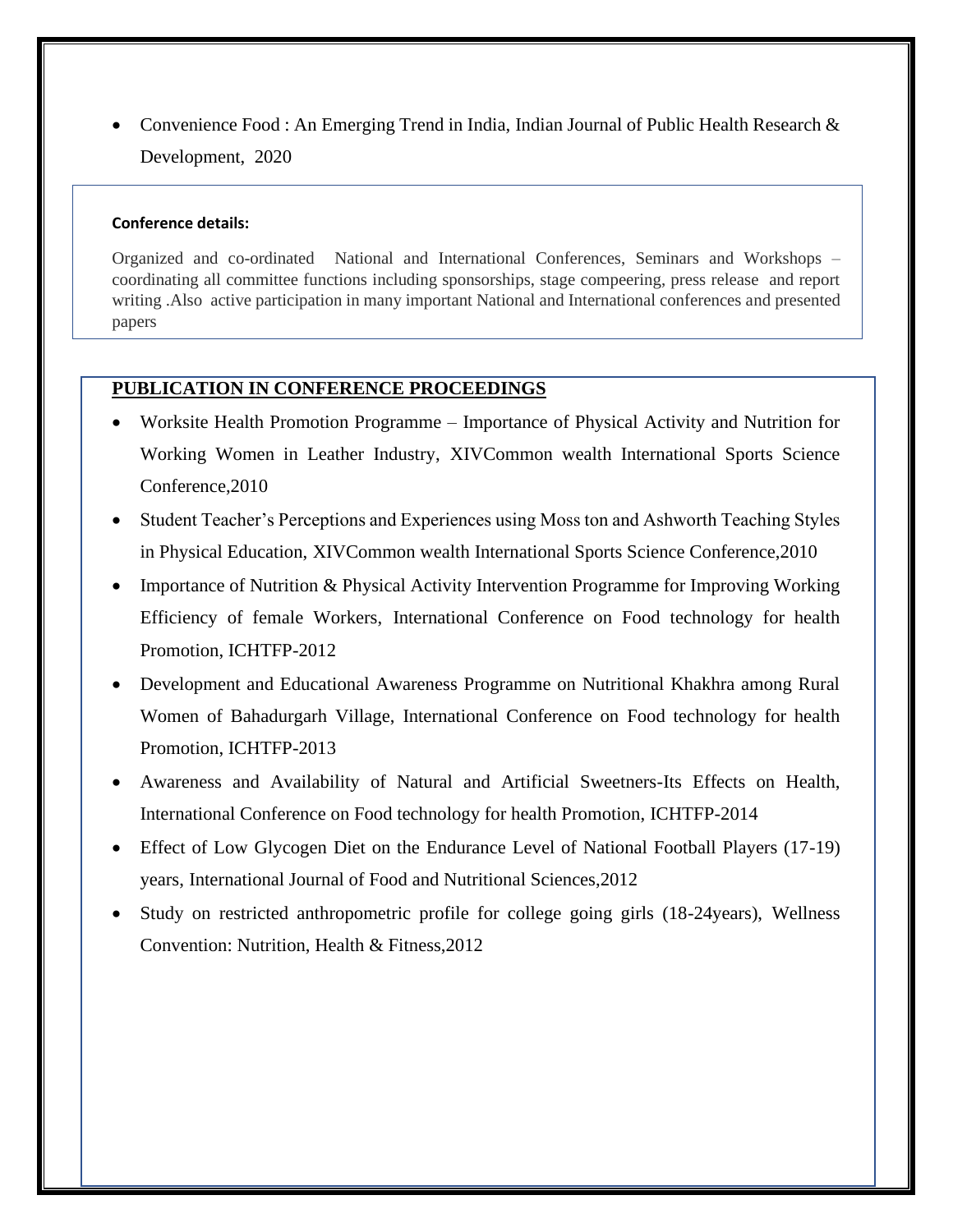- Study on Associatin of Childhood Obesity with Television Viewing and Softdrink consumption among Schl going Children, 7th Asia-Pacific Conference on Exercise and Sports Science,2015
- Protein Timing and its Effect on Body Cmpsition and Specific Fitness amng Functional Trainers, 7th Asia-Pacific Conference on Exercise and Sports Science,2015.
- Need for Worksite Health Prmtion Programme for Female Workers, 7th Asia-Pacific Conference on Exercise and Sports Science,2015
- Correlation between blood pressure and body mass index among University Students, International Conference on Contemporary Issues in Integrating Health & Nutrition with the Emerging Areas of Food Technology, Agriculture, Environment and Allied Sciences,2019
- Nutrition Education for care and suppport of Tuberculosis patients, International Conference on Contemporary Issues in Integrating Health & Nutrition with the Emerging Areas of Food Technology, Agriculture, Environment and Allied Sciences,2019
- Hazards to adolescent Physical and Psychological wellbeing, India Sponsored by Director General Higher Education , Haryana, 2016

# **Book/Chapter Publications:**

#### **BOOKS EDITED**

- 1. The Science of Human Movement
- 2. Sports Psychology and Training
- 3. Exercise Physiology and Nutrition

#### **Administrative Responsibilities:**

- Dean Student Welfare, MRIIRS
- Director, Radio Manav Rachna 107.8, Faridabad First Community Radio Station
- Chairman and Member Secretary for various Administrative University Committee
- Nominated as Nodal Environment Officer for Paryavaran Sanrakshan Gatividhi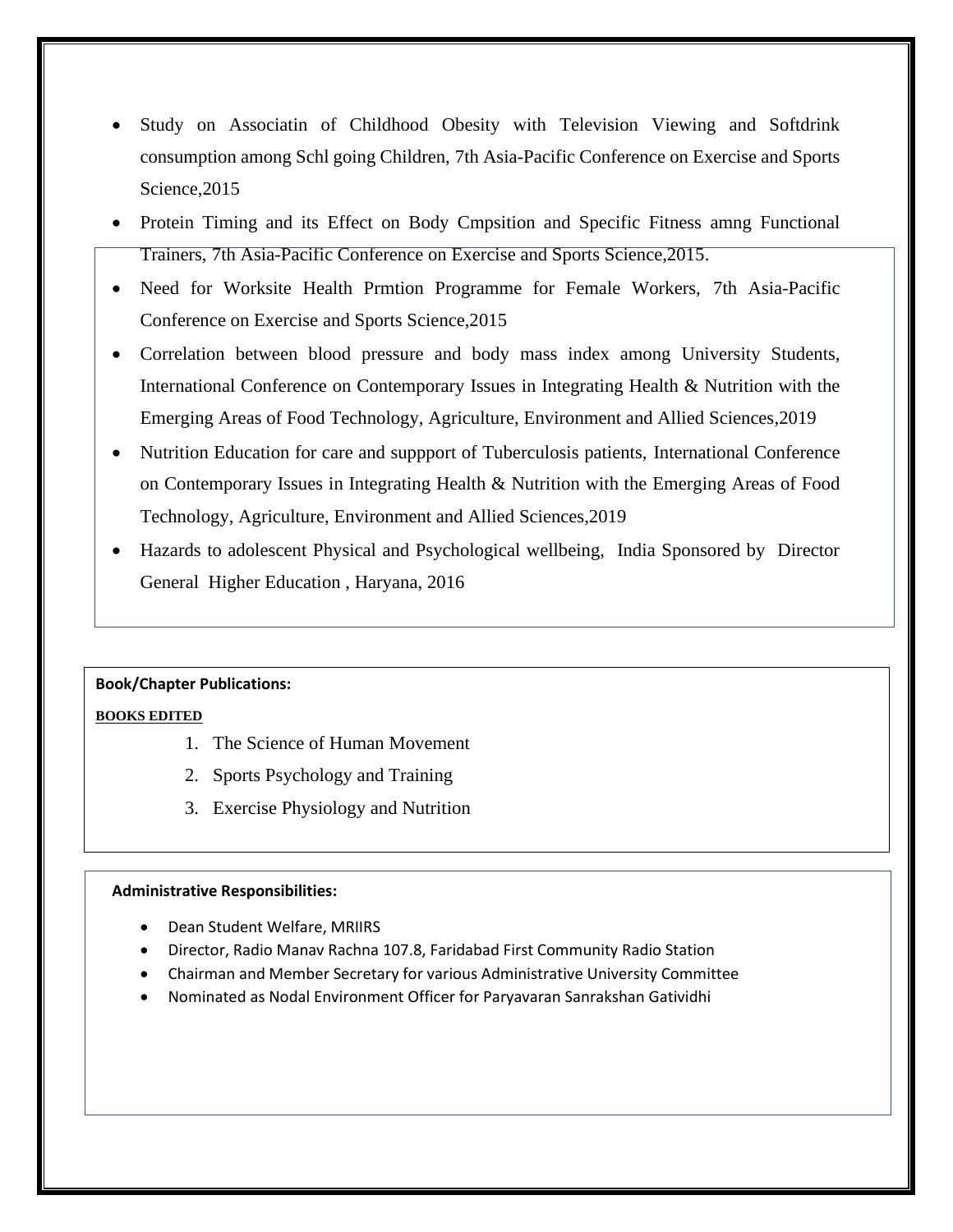- University Coordinator for NSS, UBA, SAP programmes
- University Nomination for committee constituted at the state level by the Department of School Education , Haryana for drafting Recommendation for Implementation under Curriculum and Pedagogy for New Education Policy , 2020, NEP 2020

### **Professional Affiliation**

- Advisory member for Foundation of Global Community Health (GCH) **,** USA
- $\mathbf{v}^{(n)} = \mathbf{v}^{(n)}$  at  $\mathbf{v}^{(n)}$  at  $\mathbf{v}^{(n)}$  at  $\mathbf{v}^{(n)}$   $\mathbf{v}^{(n)}$  at  $\mathbf{v}^{(n)}$ • Life membership of Nutrition Society of India, India
- $\mathbf{v}^{(n)} = \mathbf{v}^{(n)}$  of  $\mathbf{v}^{(n)}$  of students for students for student exchange programme, programme, programme, programme, programme, programme, programme, programme, programme, programme, programme, programme, pro • Life membership of Indian Dietetics Association, Delhi Chapter
	- Member Scientific Committee and Invited Speaker at GoFPEP 2016, Turkey
	- Nominated as Faculty Representative affairs Exhibitions on Study Abroad in Dhaka and Chittangong , Bangladesh, 2016

• Nominated as advisory member for Foundation of Global Community Health (GCH) **,** USA

- Invited as VIP delegate by Scientific Committee of GoFPEP 2014, at South Africa for international representation to promote health and wellness of children, youth and community globally.
- Nominated as faculty coordinator with student delegation to 11th Inter Medical School Physiology Quiz, University of Malaya, Kuala Lumpur, Malaysia, 2013
- Nominated by University of Tsukuba, Japan under the scholarship scheme offered by Japanese Government for collaborative research programme, 2011.
- Member International consultation on Worksite Health Promotion programme organised by World Health Organisation, 16-18 March 2011
- Nominated for Faculty Exchange programme at Leeds University, UK 2010
- Appointed as Faculty Co-ordinator, IEC for Liaising with various Foreign Universities: Leeds University UK, Teeside University UK, Lahti University Finland, Curtin University Australia University Sains, Malaysia, Sultan Idris, Malaysia, Tsukuba University, Japan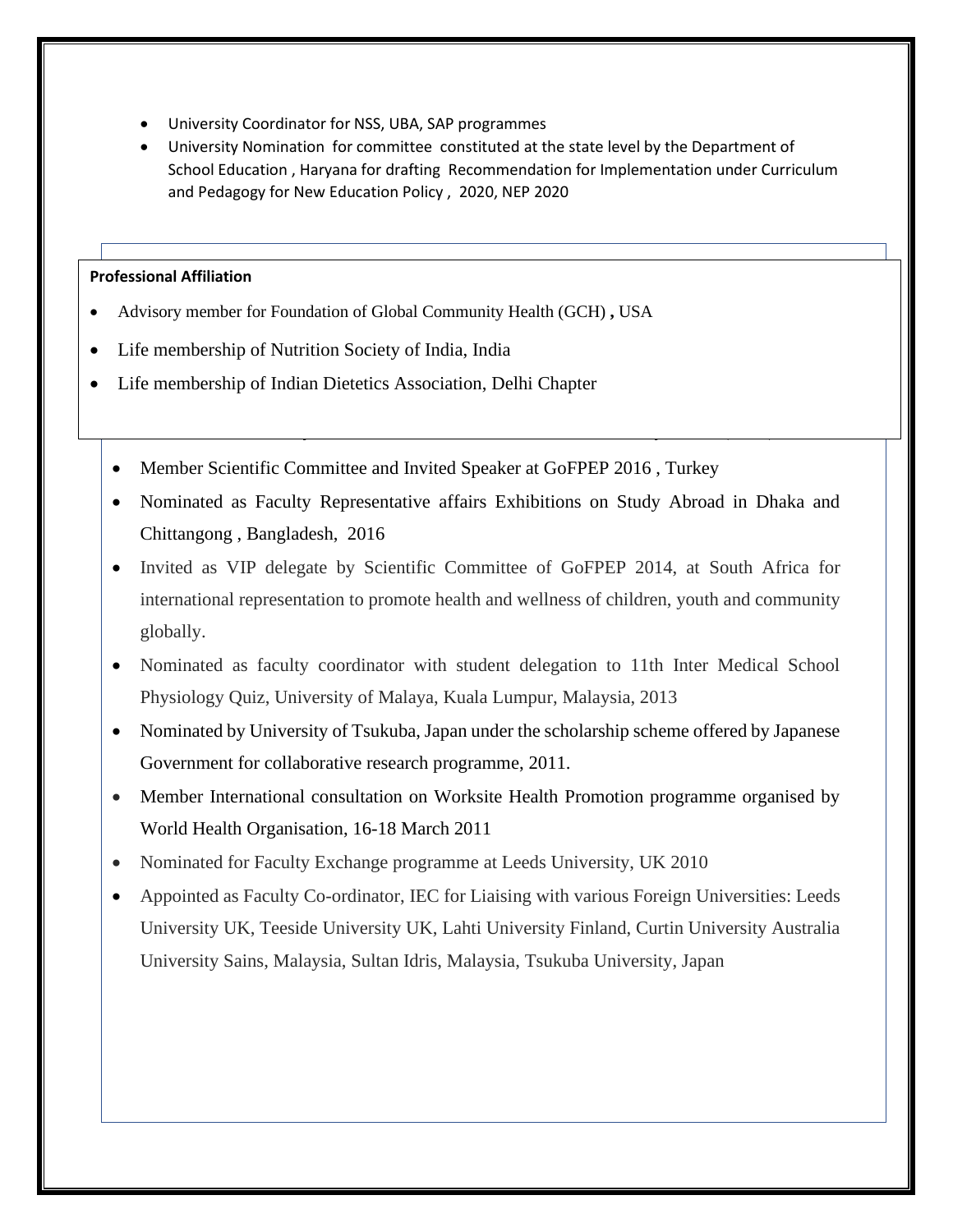• Coordinator for International project 'Global Health and Physical Education School Network (GHPESN) in Partnership with School, Community and University Through Technology (Pilot Study)' - BRAIN BREAKS in association with HOPSports Inc, USA

# **Event Organized (Conference/Seminar/FDP/Workshops)**

- Responsible for interaction with industry for various University events
- Actively associated with the events of Government / Semi Government organisations like UGC, AICTE , NHRC , ASSOCHAM, PHD, ONGC Ex Officers Welfare Association, NTPC and RAGA Integrated Technology Management Services
- Organised and coordinated National and International Conferences, Seminars and Workshops coordinating all committee functions including sponsorships, stage compeering, press release and report writing .

# **Awards**

- Honoured by The Hindustan Times Schools Programme for Commitment towards Excellence in Education ,2006
- Awarded Best Research Proposal award by University of Tsukuba Summer Institute, University of Tsukuba , Japan , 2011
- Award of certification for contribution towards city on the occasion of Women's Day by Park Plaza, 2014
- Commendation Certificate by Deputy Commissioner of Police, Head Quarters Faridabad for exceptionally good work done in connection with the administration of Law , Maintenance of peace , safety and good order , 2018
- Certificate of Appreciation by the Sub- division Administration, Faridabad in recognition of outstanding work done in connection with Social Awareness Activities, 2019
- Certificate of Appreciation by Indian Red Cross, Faridabad for outstanding performance as volunteer in COVID 19 emergency, 2020
- Certificate of Appreciation by Indian Red Cross Society for selfless service during COVID 19 Pandemic from 25<sup>th</sup> March 2020 to 31<sup>st</sup> May 2020